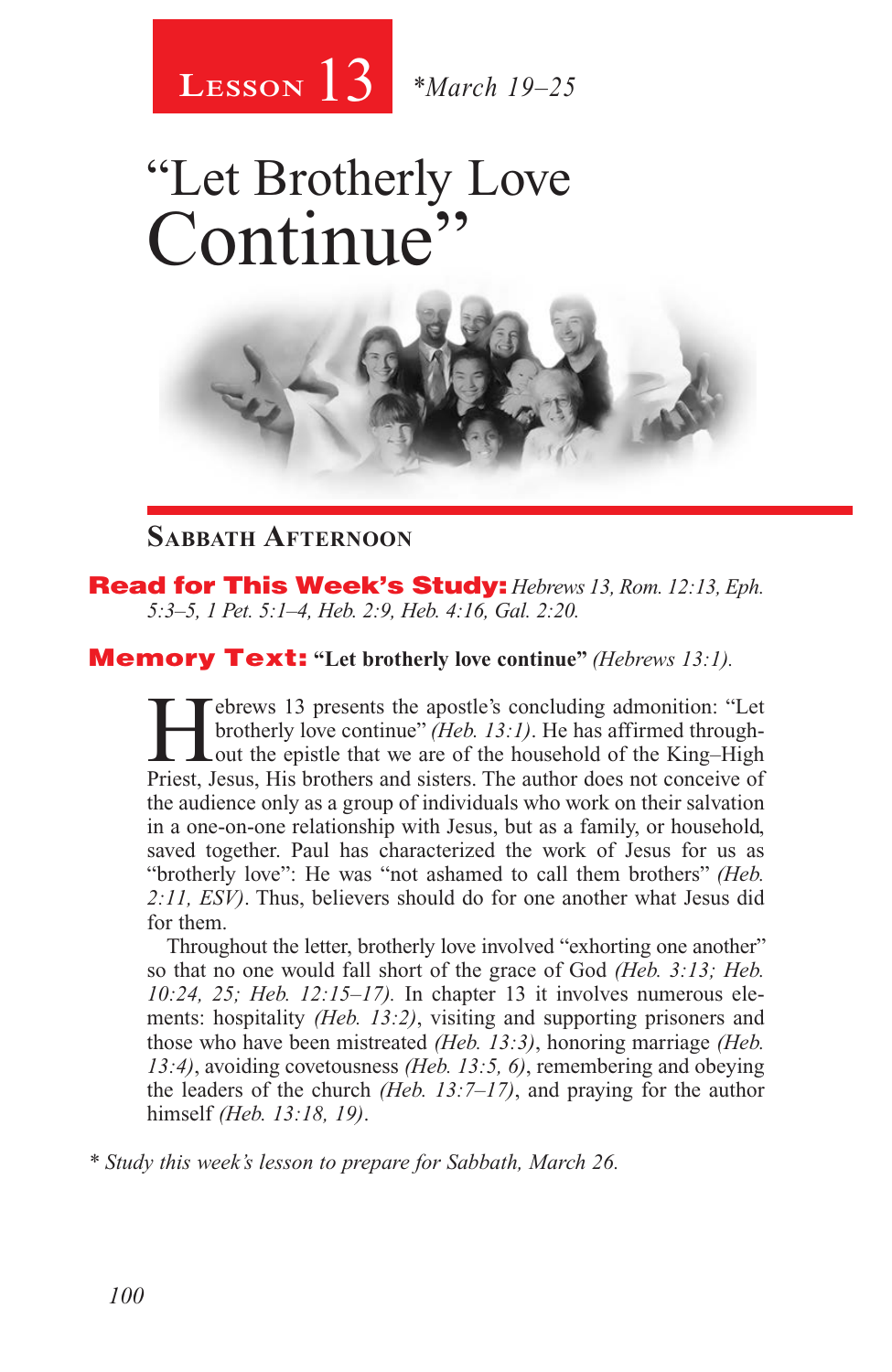## **SUNDAY** *March 20*

## **Caring for God's People**

Read **Hebrews 13:1, 2; Romans 12:13; 1 Timothy 3:2; Titus 1:8; and 1 Peter 4:9. What was the role of hospitality in the early church?**

Christianity was a wandering movement that often depended on the hospitality of both Christians and non-Christians. The instruction to "not forget" to show hospitality probably does not simply refer to the failure to think about taking someone in but about willful neglect.

\_\_\_\_\_\_\_\_\_\_\_\_\_\_\_\_\_\_\_\_\_\_\_\_\_\_\_\_\_\_\_\_\_\_\_\_\_\_\_\_\_\_\_\_\_\_\_\_\_\_\_\_\_\_\_\_

\_\_\_\_\_\_\_\_\_\_\_\_\_\_\_\_\_\_\_\_\_\_\_\_\_\_\_\_\_\_\_\_\_\_\_\_\_\_\_\_\_\_\_\_\_\_\_\_\_\_\_\_\_\_\_\_

Paul does not have in mind hospitality only for fellow believers. He reminds his readers that by entertaining strangers some have unwittingly entertained angels *(Heb. 13:2)*. He probably had in mind the visit of the three men to Abraham and Sarah *(Gen. 18:2–15).* Offering hospitality implies sharing possessions with other people and suffering with them, which is what Jesus did for us *(Heb. 2:10–18).*

Brotherly love toward those in prison implied not only that believers remembered prisoners in their prayers but also that believers provided relief through material and emotional support. There was a risk of willful neglect of prisoners. Those who provided material and emotional support to those condemned by society identified themselves with them. In some sense, they became "partners" with them and made themselves vulnerable to social abuse *(Heb. 10:32–34)*.

Paul's exhortation uses images and language to encourage the readers in regard to prisoners. First, the author evokes the readers' own support for their incarcerated brethren in the past. They had become "companions" or "partners" to those who had been "publicly exposed to reproach and affliction" *(Heb. 10:33, ESV).* Second, the language of "mistreatment" echoes the example of Moses, who chose "rather to be mistreated with the people of God than to enjoy the fleeting pleasures of sin" *(Heb. 11:25, ESV).* Finally, Paul captures the ideal of brotherly love. He reminds the readers that they "also are in the body" *(Heb. 13:3, ESV)*. They share the same human condition and should treat others as they would like to be treated if they were in the same circumstances; that is, in prison. The people should, then, provide material and emotional support to prisoners, showing them that they are not abandoned.

**What more can we do for those who are in prison, whether church members or not?**

\_\_\_\_\_\_\_\_\_\_\_\_\_\_\_\_\_\_\_\_\_\_\_\_\_\_\_\_\_\_\_\_\_\_\_\_\_\_\_\_\_\_\_\_\_\_\_\_\_\_\_\_\_\_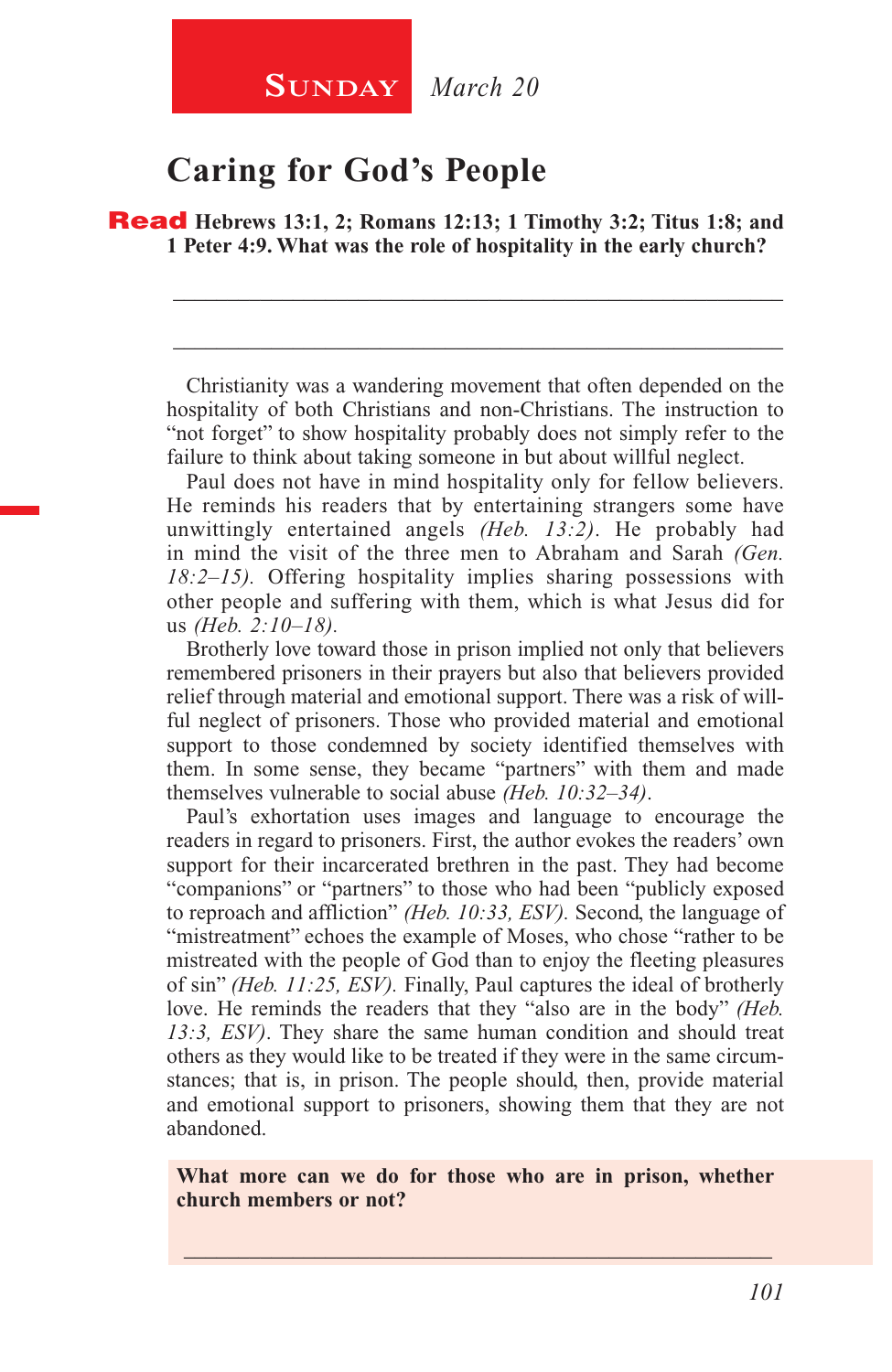## **Covetousness and Sexual Immorality**

Read **Hebrews 13:4, 5; Luke 16:10–18; 1 Corinthians 5:1; Ephesians 5:3–5; and Colossians 3:5. What two evils are related in these passages?**

Paul warns the readers against sexual immorality and greed because they are two grave threats to brotherly love. In fact, New Testament authors and ancient moralists noted a connection between them.

\_\_\_\_\_\_\_\_\_\_\_\_\_\_\_\_\_\_\_\_\_\_\_\_\_\_\_\_\_\_\_\_\_\_\_\_\_\_\_\_\_\_\_\_\_\_\_\_\_\_\_\_\_\_\_\_

\_\_\_\_\_\_\_\_\_\_\_\_\_\_\_\_\_\_\_\_\_\_\_\_\_\_\_\_\_\_\_\_\_\_\_\_\_\_\_\_\_\_\_\_\_\_\_\_\_\_\_\_\_\_\_\_

Paul's call to honor marriage implied the avoidance of anything that would belittle it. This avoidance included abstaining both from violation of the marriage oath and from unwarranted divorces *(compare with Matt. 19:9)*. The exhortation to keep the marriage bed undefiled refers to avoiding the profanation of marriage through sexual relationships outside of marriage. The expression "fornicators" refers in the New Testament to every form of sexual immorality *(1 Cor. 5:9–11; 1 Cor. 6:9, 10; Eph. 5:5; 1 Tim. 1:9, 10; Rev. 21:8; Rev. 22:15).* In addition, Greco-Roman society was lax in regard to sexual ethics. A double standard was common: this allowed men license in their sexual relationships as long as they were discreet. Paul warns, however, that God will judge adulterers. Believers should not let social conventions establish their own ethical standards.

"Love of money" was one of the main categories of vices in the Greco-Roman world. In fact, in another letter. Paul referred to "love of money" as the source of all evils *(1 Tim. 6:10)*.

The defense against this vice is an attitude that Paul encourages in several epistles. First, they should "be content" with the things they had *(also 2 Cor. 9:8; Phil. 4:11, 12)*. Furthermore, Christians should believe and embrace God's promise that God would "never leave . . . nor forsake" them *(Heb. 13:5).* This promise was given in several places and moments to His people and is available to us today *(Gen. 28:15; Deut. 31:6, 8; Josh. 1:5; 1 Chron. 28:20).* Believers, then, are invited to respond to God's promise with the words of Psalm 118:6: "The Lord is on my side; I will not fear. What can man do to me?" *(ESV).* This reference to Psalm 118 is appropriate because the psalmist expressed there his confidence in God, despite the suffering inflicted upon him by unbelievers.

**What are the ways that contemporary society undermines sexual purity and, at the same time, feeds the human love of money? In what practical ways can we strengthen our defenses against these two dangerous vices?**

\_\_\_\_\_\_\_\_\_\_\_\_\_\_\_\_\_\_\_\_\_\_\_\_\_\_\_\_\_\_\_\_\_\_\_\_\_\_\_\_\_\_\_\_\_\_\_\_\_\_\_\_\_\_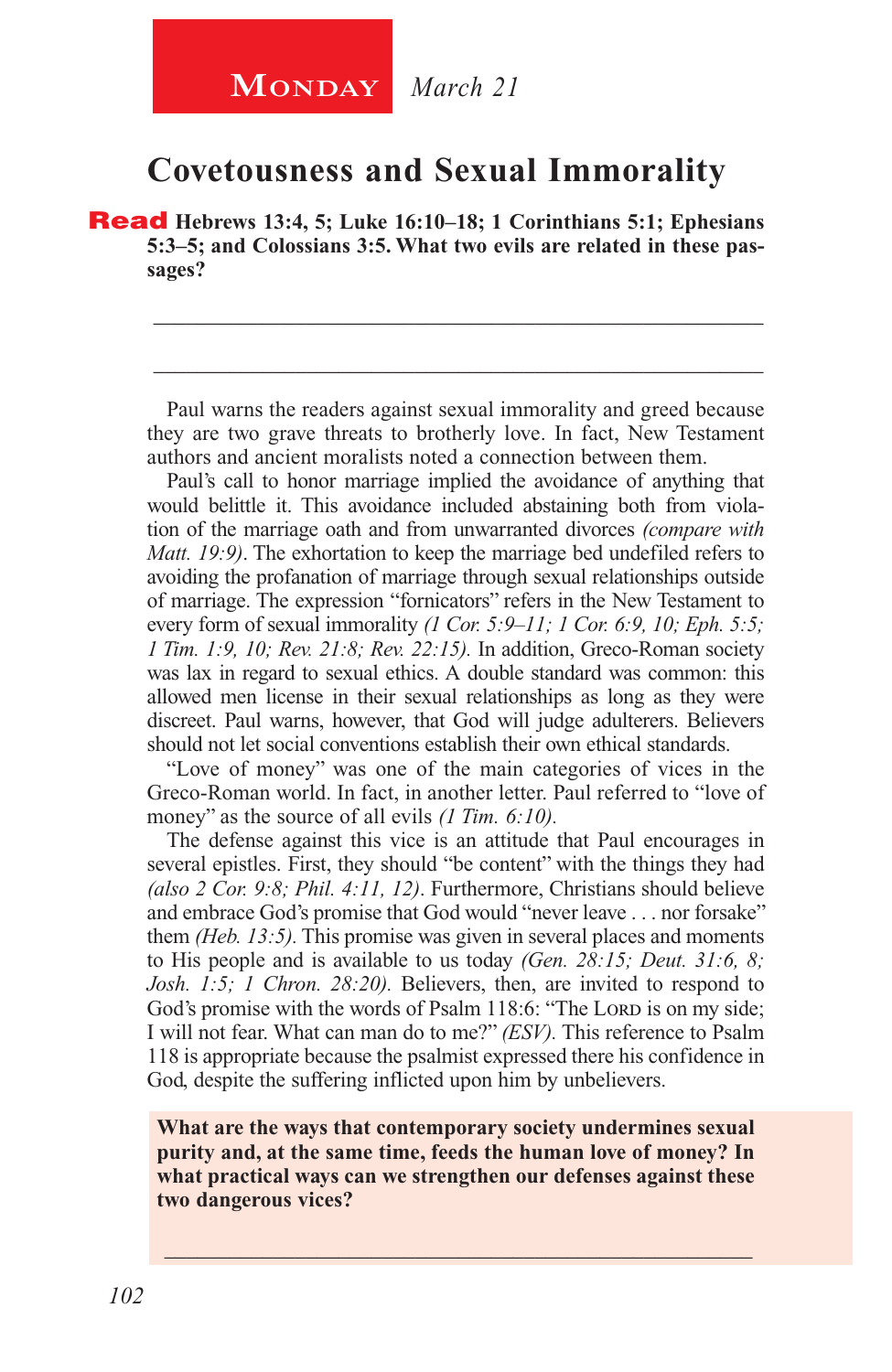## **Remember Your Leaders**

Read **Hebrews 13:7–17. What should be our relationship with our leaders?**

Hebrews 13:7–17 contains an exhortation to respect and obey the leaders of the congregation. It begins with an invitation to "remember" those leaders of the past who spoke the Word of God to them, and it closes with a call to "obey" the leaders in the present *(Heb. 13:17)*. The leaders of the past are most likely those who first preached the Word and founded the congregation. The call to "remember" them does not simply refer to a mental exercise of recollection or to an external tribute honoring them. Paul explains that they are to "remember" them by considering the outcome of their conduct and by imitating their faith.

\_\_\_\_\_\_\_\_\_\_\_\_\_\_\_\_\_\_\_\_\_\_\_\_\_\_\_\_\_\_\_\_\_\_\_\_\_\_\_\_\_\_\_\_\_\_\_\_\_\_\_\_\_\_\_\_

\_\_\_\_\_\_\_\_\_\_\_\_\_\_\_\_\_\_\_\_\_\_\_\_\_\_\_\_\_\_\_\_\_\_\_\_\_\_\_\_\_\_\_\_\_\_\_\_\_\_\_\_\_\_\_\_

For Paul, the greatest act of remembrance and praise is emulation. In this way, Paul has added the founding leaders of the congregation to the list of faithful heroes whom believers should carefully consider. This list includes the heroes of faith of Hebrews 11, and Jesus, the consummate Example of faith, in Hebrews 12. The author further notes that Jesus is "the same yesterday and today and forever" *(Heb. 13:8, ESV)*. He stands in stark contrast to false teachers who change with time and whose teachings become "various" and "strange" *(Heb. 13:9, NKJV).*

The call to remember the leaders in Hebrews 13:7 is restated in more forceful terms at the end of the section. Believers are exhorted to obey the leaders, because they watch out for their souls. The leaders are described here as pastors who are in charge of the spiritual wellbeing of the congregation, their flock, and who will give an account to God for their spiritual state *(see also 1 Pet. 5:1–4, 1 Cor. 3:10–15)*. Certainly, too, the idea should apply to all our church leaders, as well as at all levels of the denomination today.

The context also suggests that these leaders are undershepherds who serve under Jesus, "the great Shepherd of the sheep" *(Heb. 13:20)*. The combination of care and faithfulness from the leaders and obedience or trust from the members will result in joy. This may mean that the leaders will be able to serve the congregation with "joy," or that they will give an account of the congregation to God with joy and not with grief.

**What can you do to strengthen or improve the leader-member relationship in your congregation, as well as around the world?**

\_\_\_\_\_\_\_\_\_\_\_\_\_\_\_\_\_\_\_\_\_\_\_\_\_\_\_\_\_\_\_\_\_\_\_\_\_\_\_\_\_\_\_\_\_\_\_\_\_\_\_\_\_\_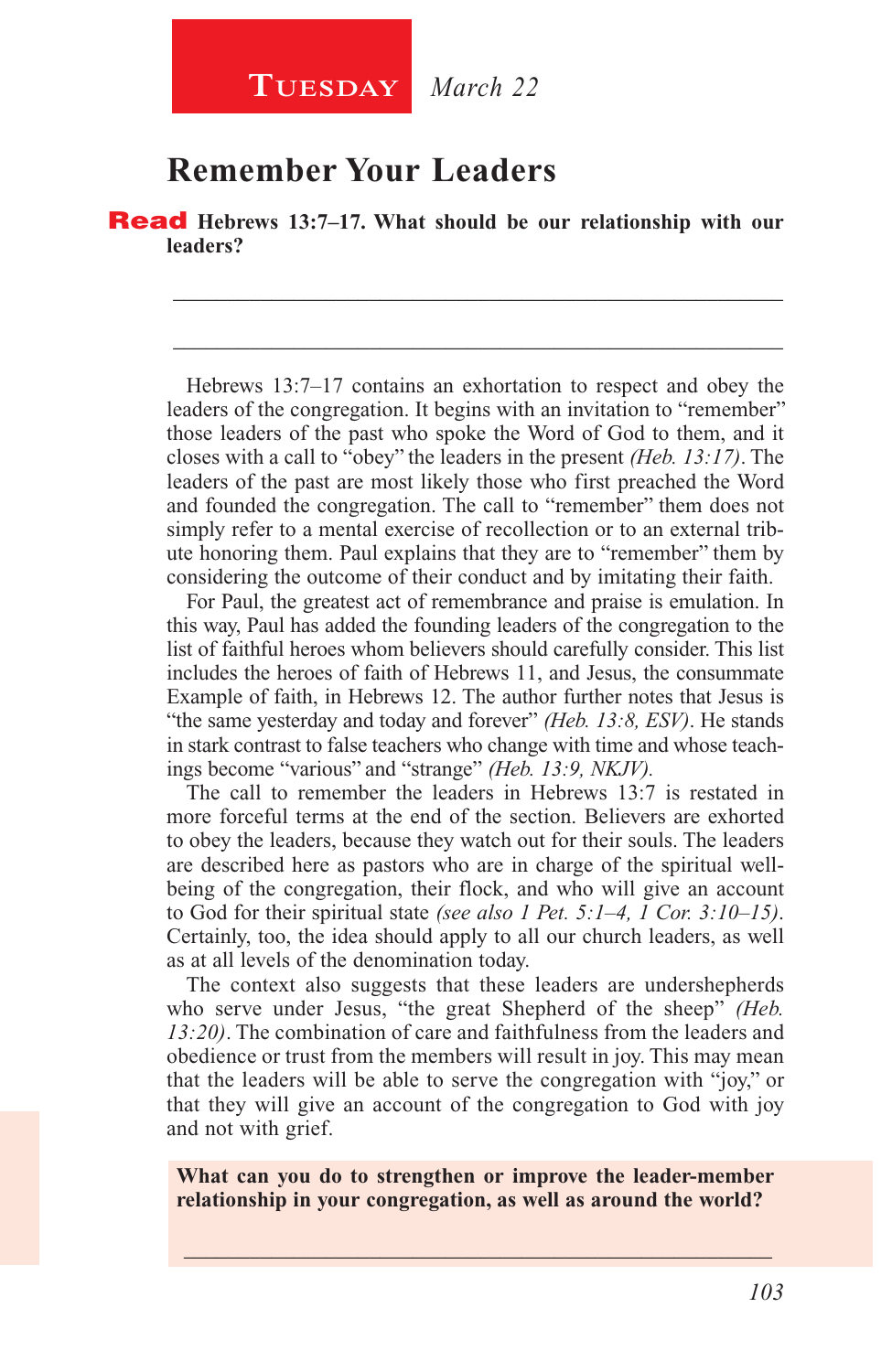## **Beware of Diverse and Strange Teachings**

Compare **Hebrews 13:9; Hebrews 2:9; Hebrews 4:16; and Hebrews 6:19, 20. Where is grace obtained? How are our hearts strengthened?**

The relationship between false teachings and foods, touched on in Hebrews 13:9, probably does not refer to the distinction between clean and unclean foods.

\_\_\_\_\_\_\_\_\_\_\_\_\_\_\_\_\_\_\_\_\_\_\_\_\_\_\_\_\_\_\_\_\_\_\_\_\_\_\_\_\_\_\_\_\_\_\_\_\_\_\_\_\_\_\_\_

\_\_\_\_\_\_\_\_\_\_\_\_\_\_\_\_\_\_\_\_\_\_\_\_\_\_\_\_\_\_\_\_\_\_\_\_\_\_\_\_\_\_\_\_\_\_\_\_\_\_\_\_\_\_\_\_

Why?

First, Paul does not seem concerned in the epistle with the distinction between clean and unclean foods. We know from Acts 15 that the early Christian church affirmed both that believers are saved by grace *(Acts 15:7–11)* and that they should continue to observe some food regulations *(Acts 15:19, 20)*. The distinction between clean and unclean foods and other biblical regulations are not opposed to grace. In fact, Paul argues that the new covenant has put the law in the heart *(Heb. 8:10–12).* What the author makes very clear, however, is that animal sacrifices and the Levitical priestly mediation in the sanctuary have been superseded by the superior sacrifice and priestly mediation of Jesus *(Heb. 8:4, 5; Heb. 10:1–18).*

Second, the context suggests that Paul is criticizing the audience not for abstaining from certain foods but for partaking of them with the hope of somehow obtaining grace or merit *(Heb. 13:9).* He is probably warning against participating in Jewish ritual or cultic meals that were celebrated as an extension of the animal sacrifices in the temple and which were supposed to provide spiritual benefits, or grace. But grace is not mediated through these meals; grace comes only through the sacrifice and priestly mediation of Jesus Christ. Believers "have an altar" *(Heb. 13:10)*, the cross of Christ, from which they can eat *(John 6:47–58)*.

In Hebrews, "grace" comes from the throne of God *(Heb. 4:16).* This grace, mediated through Christ, is an "anchor," "sure and steadfast," that is fastened to God's throne itself *(Heb. 6:19, 20; compare with Heb. 4:16).* It is this grace, which we receive through the sacrifice of Christ, that provides stability and assurance to our hearts. When the heart has been "established" in this way, it will not be "carried about" by new doctrines *(Heb. 13:9)*, nor will it "drift away" from God *(Heb. 2:1, NKJV).*

**Dwell on Christ's complete sacrifice. Why, then, is the idea of anything that we do "adding" to this sacrifice contrary to the gospel and the grace that is found in Jesus?**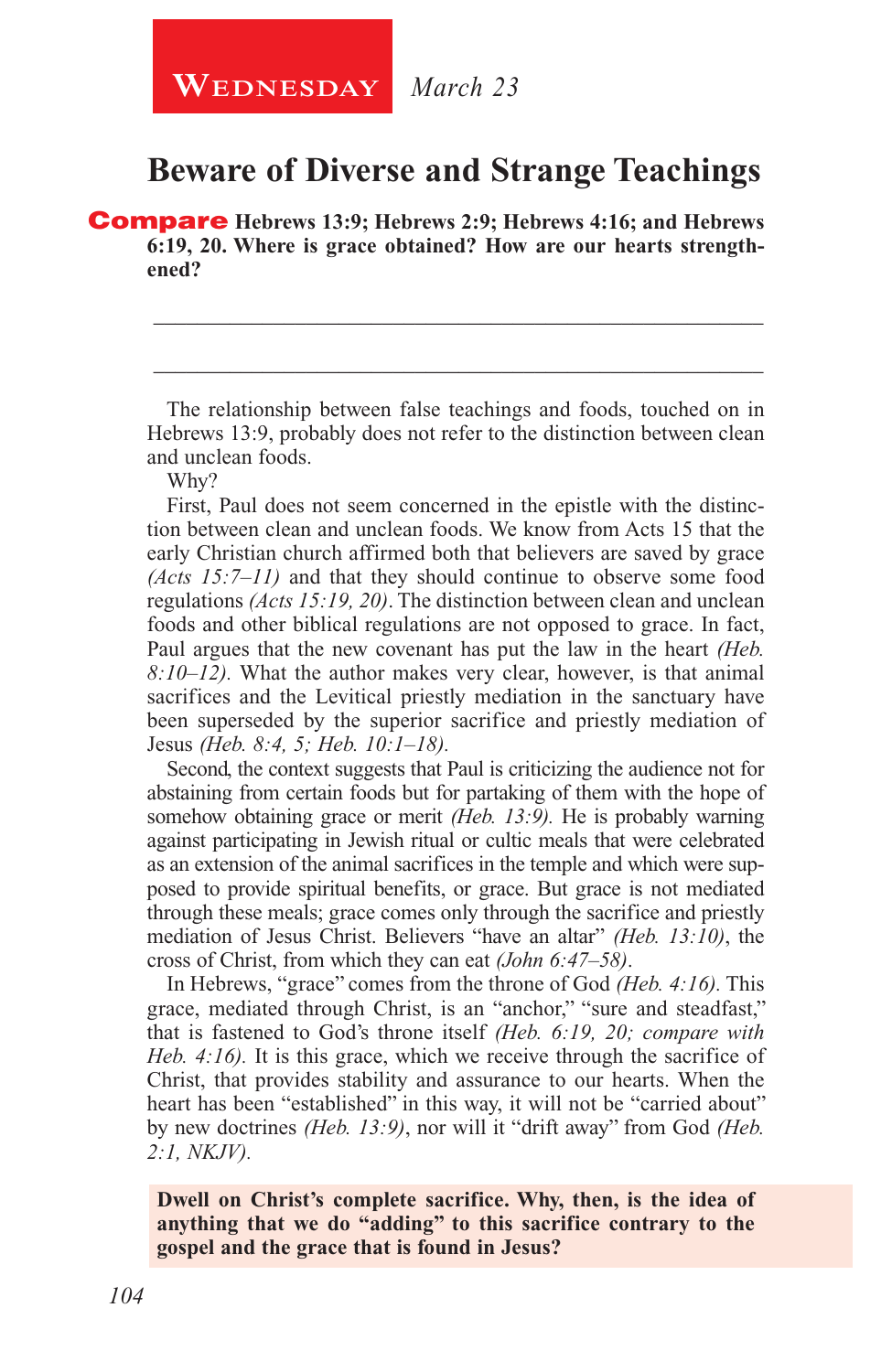## **Go to Jesus Outside the Camp**

Compare **Hebrews 13:10–14, Mark 8:34, Matthew 10:38, Luke 14:27, and Galatians 2:20. What does it mean to go to Jesus outside the camp?**

The place outside the gate was the most impure of the whole camp. The carcasses of the sacrificial animals were burned there *(Lev. 4:12)*. Lepers also were excluded from the camp *(Lev. 13:46)*, and blasphemers and other criminals were executed there *(Lev. 24:10–16, 23; 1 Kings 21:13; Acts 7:58).*  These regulations presupposed that the presence of God was within the camp. Anything that was impure was cast outside because God was unwilling to see any "unclean" or "indecent" thing in it *(Num. 5:3, Deut. 23:14)*.

\_\_\_\_\_\_\_\_\_\_\_\_\_\_\_\_\_\_\_\_\_\_\_\_\_\_\_\_\_\_\_\_\_\_\_\_\_\_\_\_\_\_\_\_\_\_\_\_\_\_\_\_\_\_\_\_

\_\_\_\_\_\_\_\_\_\_\_\_\_\_\_\_\_\_\_\_\_\_\_\_\_\_\_\_\_\_\_\_\_\_\_\_\_\_\_\_\_\_\_\_\_\_\_\_\_\_\_\_\_\_\_\_

Jesus suffered on the cross outside Jerusalem *(John 19:17–20).* This emphasizes the shame that was cast upon Him *(Heb. 12:2).* He was officially condemned as one who had "blasphemed the name" and, therefore, was repudiated by Israel and executed outside the wall *(Mark 14:63, 64; see Lev. 24:11, 16)*. Jesus was cast outside the camp as a "shameful," "unclean," or "indecent" thing *(Heb. 12:2)*. Paul, however, exhorts believers to follow Jesus outside the gate, enduring the shame that He endured *(Heb. 12:2; see Heb. 13:13).* This also was the path Moses followed, who chose to bear "the reproach of Christ" instead of the treasures of Egypt *(Heb. 11:26).*

Paradoxically, however, Hebrews suggests that God's presence is now outside the camp. The action of following Jesus outside the camp means not only "bearing His reproach," or shame, but also going "forth to Him" *(Heb. 13:13, NKJV)* just as those Israelites who "sought the Lord" went "outside the camp" in the desert when Moses removed God's tent from the camp after the golden-calf controversy *(Exod. 33:7. NKJV).* This account suggests that the rejection of Jesus by unbelievers also implied the rejection of God, as Israel did in the golden-calf apostasy *(Exodus 32, Exodus 33).* Thus, the path of suffering and shame also is the path to God.

Paul invites readers to follow Jesus as "the author and finisher" of their faith *(Heb. 12:2)*, implicitly inviting them also to consider their present sufferings a momentary discipline that will yield "the peaceable fruit of righteousness" *(Heb. 12:11).* They are leaving behind a corrupted city, or camp, in search of "the city that is to come," whose architect is God *(Heb. 13:14, ESV; Heb. 11:10, 16)*.

**What does it mean for you to follow Jesus "outside the camp"? What are those aspects of the life of faith in Jesus that may bring "reproach" or "shame" from those around you?**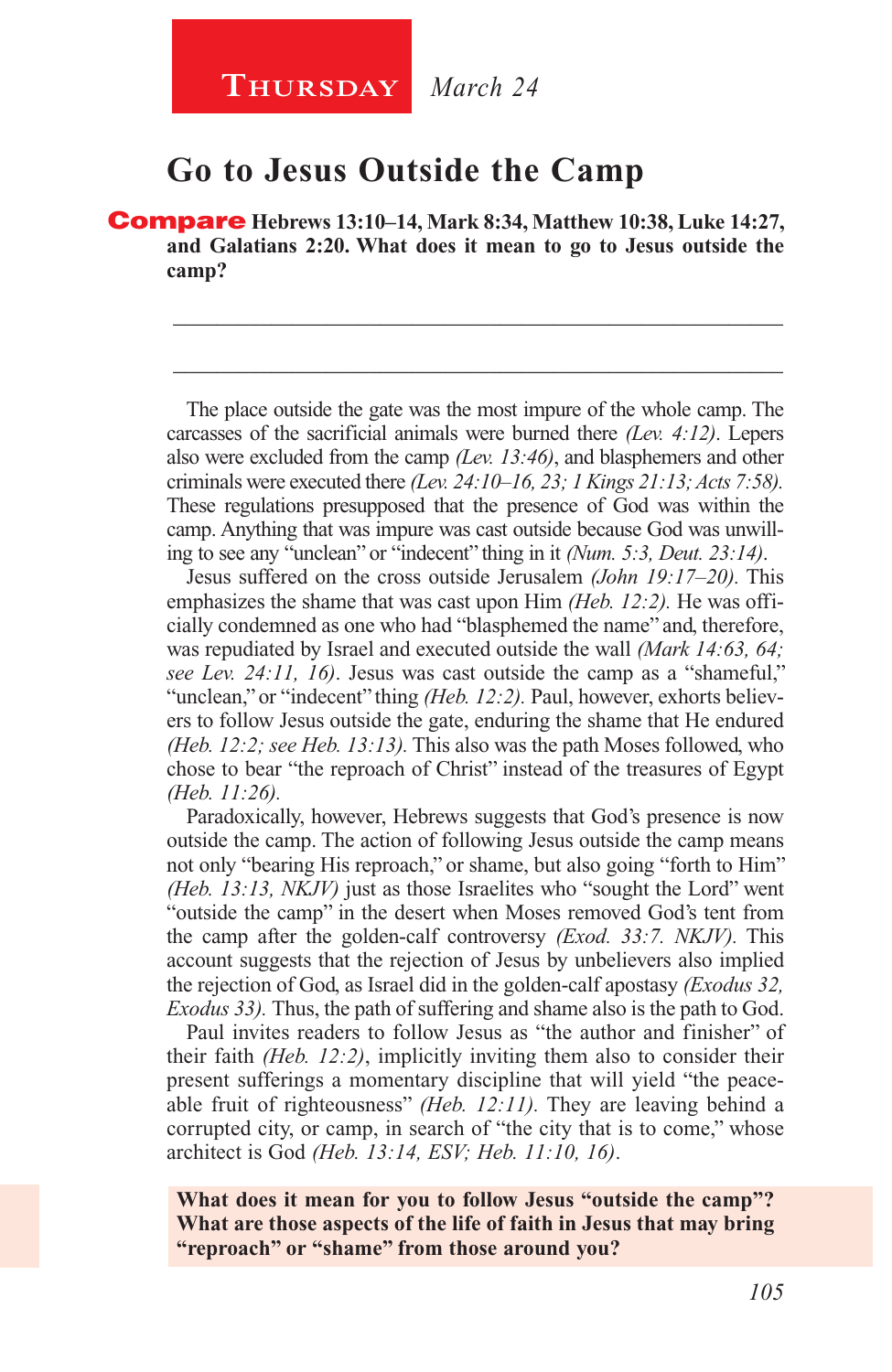## $\begin{array}{|c|c|} \hline \textbf{FRIDAY} & \textit{March 25} \hline \end{array}$

**Further Thought:** "After the descent of the Holy Spirit, . . . [believers] rejoiced in the sweetness of communion with saints. They were tender, thoughtful, self-denying, willing to make any sacrifice for the truth's sake. In their daily association with one another, they revealed the love that Christ had enjoined upon them. By unselfish words and deeds they strove to kindle this love in other hearts. . . .

"But gradually a change came. The believers began to look for defects in others. Dwelling upon mistakes, giving place to unkind criticism, they lost sight of the Saviour and His love. They became more strict in regard to outward ceremonies, more particular about the theory than the practice of the faith. In their zeal to condemn others, they overlooked their own errors. They lost the brotherly love that Christ had enjoined, and, saddest of all, they were unconscious of their loss. They did not realize that happiness and joy were going out of their lives and that, having shut the love of God out of their hearts, they would soon walk in darkness.

"John, realizing that brotherly love was waning in the church, urged upon believers the constant need of this love. His letters to the church are full of this thought. 'Beloved, let us love one another,' he writes; 'for love is of God; and everyone that loveth is born of God, and knoweth God. He that loveth not knoweth not God; for God is love. In this was manifested the love of God toward us, because that God sent His onlybegotten Son into the world, that we might live through Him. Herein is love, not that we loved God, but that He loved us, and sent His Son to be the propitiation for our sins. Beloved, if God so loved us, we ought also to love one another.' "—Ellen G. White, *The Acts of the Apostles*, pp. 547, 548.

#### Discussion Questions:

**O** Christian life often is considered the personal, individual rela**tionship between Jesus and the believer. This is, however, only one aspect of the Christian life. Why is it important to remember that God is leading us as a group? What are my responsibilities to the group? What can I expect from the group?**

 **What are the best indicators that brotherly love is strong in a congregation? Be prepared to create a list in your Sabbath School class.** 

 **What is** *true* **brotherly love? What are its characteristics, causes, and results? How would you differentiate it from** *false* **brotherly love?**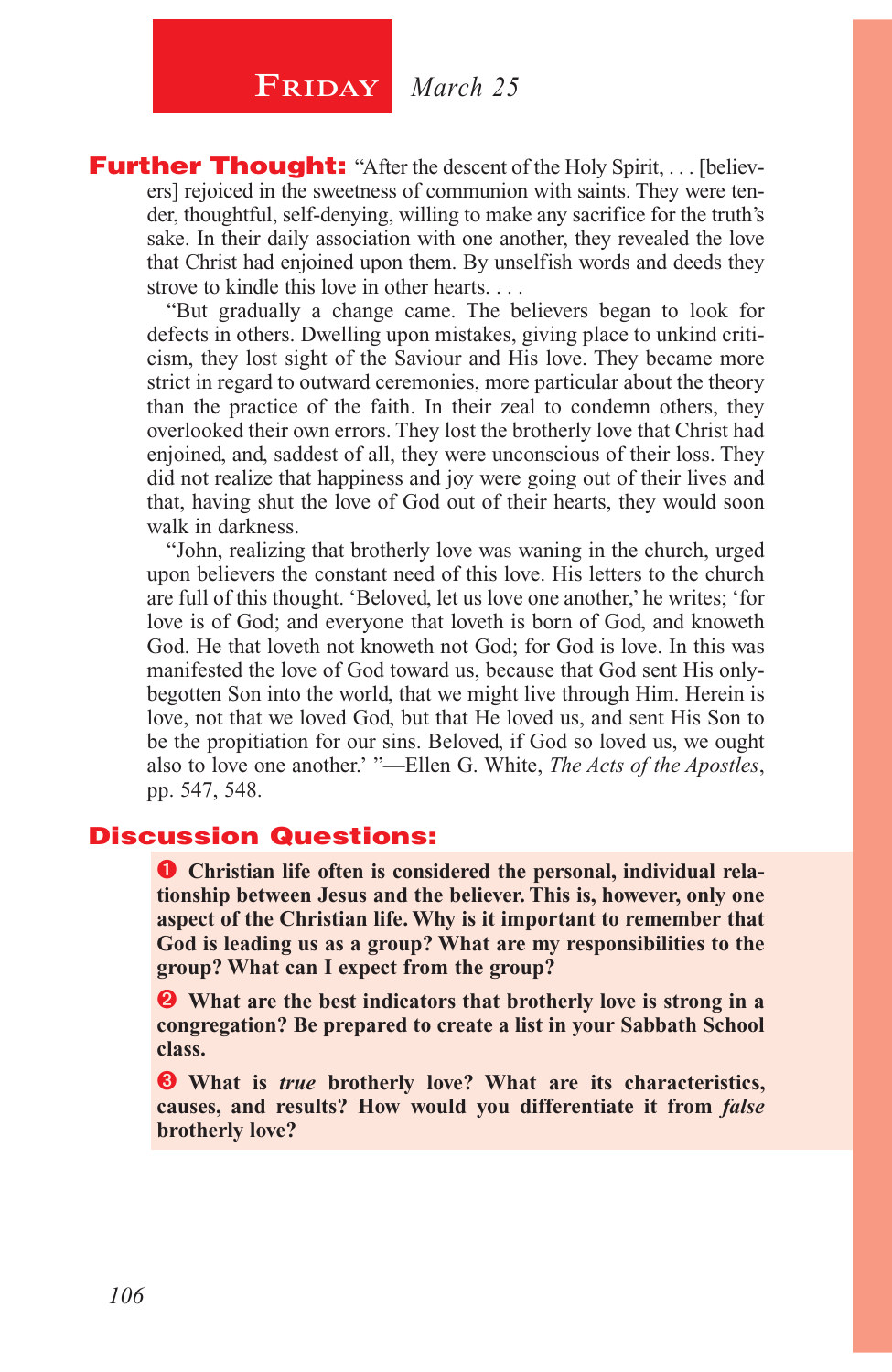# INSIDES*tory*

## Narrow Escape!

By Saengsurin Phongchan

God loves me a lot.

When a friend moved away to Australia, I agreed to visit her parents every once in a while back here in Thailand. It wasn't easy to find the parents' house. I had to look up directions, and I learned that the house was quite some distance from my own. For my first visit, I filled my backpack and several bags with groceries. Carrying the food, I hailed a three-wheeled *tuktuk* taxi to take me to the bus station.

Partway through our trip, the *tuk-tuk* driver suddenly said, "I can't take you. Can I call you another *tuk-tuk*?" He didn't give any reason for his change of heart. What could I do? A second *tuk-tuk* picked me up, but the driver took me to the wrong place. I got into a third *tuk-tuk*.

It took nearly two hours to reach the bus station. I was fuming in frustration when I arrived. Why had it taken two hours and three *tuk-tuks* for the usual short and simple trip to the bus station?

"Where are you going?" the ticket seller asked me.

I was so upset that I couldn't talk to anyone, not even to the ticket seller.

"I'll talk to you later," I said, turning away.

After calming down, I bought a ticket and boarded a minivan.

During the trip to the house of my friend's parents, we passed a wrecked minivan on the side of the road. Our driver stopped to see if he could help. Returning to the minivan, he somberly told us that several passengers had died in the crash.

"This is the minivan that left right before us on this route," he said.

At that moment, I realized that I should have been on that minivan. I only missed the minivan because of the many delays in reaching the bus station.

My friend's parents were relieved to see me. They had heard about the crash. "We were so worried because we thought you were on that minivan," the mother said.

"God is so good," I said. Then I told my story about the delays to the parents, who were not Christians.



"The God or angel who protects you is really great!" the father exclaimed.

Yes, God loves me a lot.

*Saengsurin Phongchan was principal at the Seventh-day Adventist school in Nakhon Ratchasima, Thailand, that received part of the Thirteenth Sabbath Offering three years ago. Thank you for your offering that helped the school, Adventist International Mission School–Korat, expand into a high school at a new site.*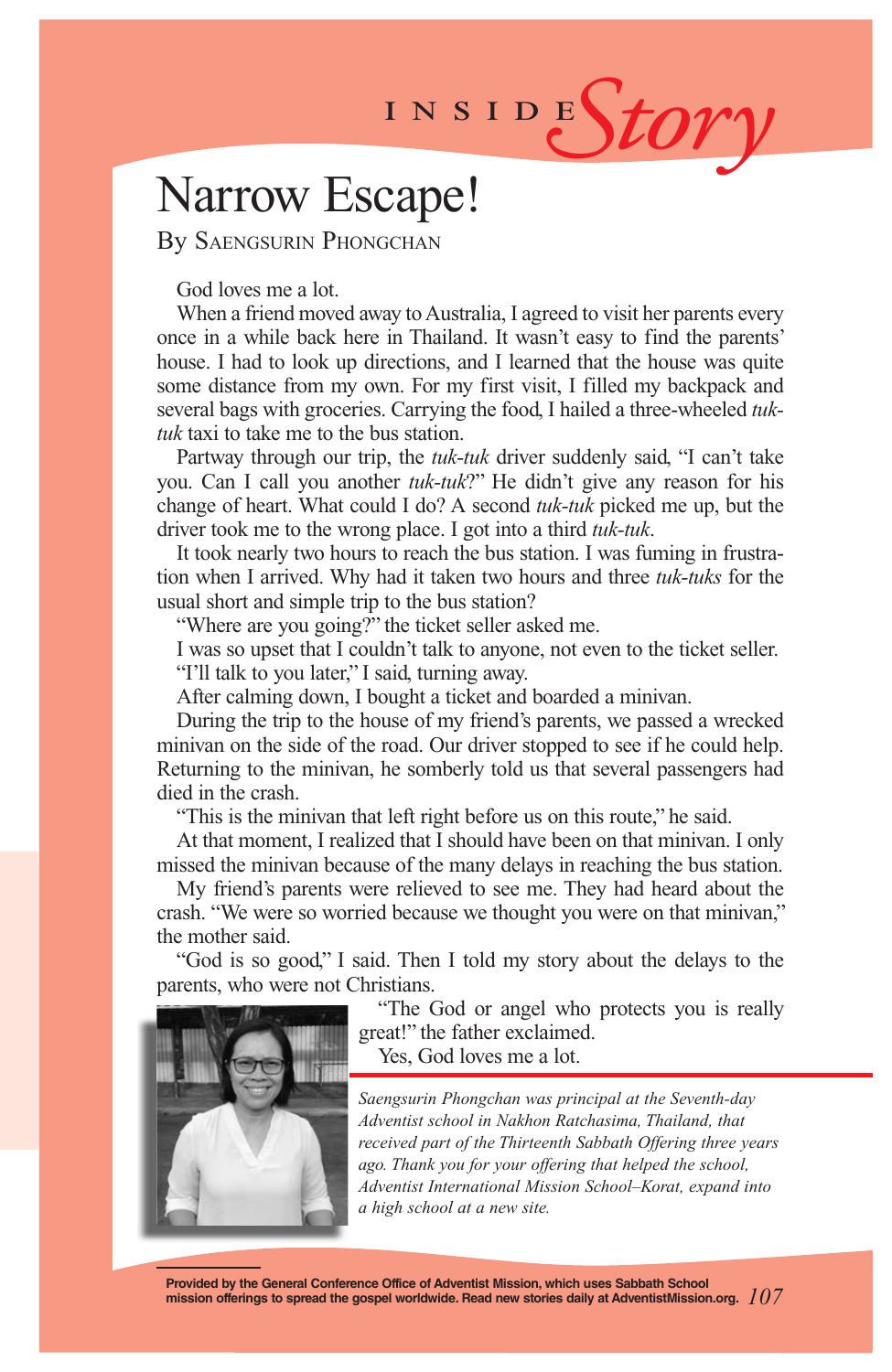## **What We Believe**





Seventh-day Adventists accept the Bible as their only creed and hold certain fundamental beliefs to be the teaching of the Holy Scriptures. These beliefs constitute the church's understanding and expression of the teaching of Scripture. Below is an abbreviated version for your reference. A complete version can be found at www.Adventist.org/beliefs.

#### 1. THE HOLY SCRIPTURES

The Holy Scriptures, Old and New Testaments, are the written Word of God, given by divine inspiration. The inspired authors spoke and wrote as they were moved by the Holy Spirit. The Holy Scriptures are the supreme, authoritative, and the infallible revelation of His will. (Ps. 119:105; Prov. 30:5, 6; Isa. 8:20; John 17:17; 1 Thess. 2:13; 2 Tim. 3:16, 17; Heb. 4:12; 2 Peter 1:20, 21.)

#### 2. THE TRINITY

There is one God: Father, Son, and Holy Spirit, a unity of three coeternal Persons. God is immortal, all-powerful, all-knowing, above all, and ever present. He is infinite and beyond human comprehension, yet known through His self-revelation. God, who is love, is forever worthy of worship, adoration, and service by the whole creation. (Gen. 1:26; Deut. 6:4; Isa. 6:8; Matt. 28:19; John 3:16; 2 Cor. 1:21, 22; 13:14; Eph. 4:4-6; 1 Peter 1:2.)

#### 3. THE FATHER

God the eternal Father is the Creator, Source, Sustainer, and Sovereign of all creation. He is just and holy, merciful and gracious, slow to anger, and abounding in steadfast love and faithfulness. (Gen. 1:1; Deut. 4:35; Ps. 110:1, 4; John 3:16; 14:9; 1 Cor. 15:28; 1 Tim. 1:17; 1 John 4:8; Rev. 4:11.)

#### 4. THE SON

God the eternal Son became incarnate in Jesus Christ. Through Him all things were created, the character of God is revealed, the salvation of humanity is accomplished, and the world is judged. Forever truly God, He became also truly human, Jesus the Christ. (Isa. 53:4-6; Dan. 9:25-27; Luke 1:35; John 1:1-3, 14; 5:22; 10:30; 14:1-3, 9, 13; Rom. 6:23; 1 Cor. 15:3, 4; 2 Cor. 3:18; 5:17-19; Phil. 2:5-11; Col. 1:15-19; Heb. 2:9-18; 8:1, 2.)

#### 5. THE HOLY SPIRIT

God the eternal Spirit was active with the Father and the Son in Creation, incarnation, and redemption. He is as much a person as are the Father and the Son. He inspired the writers of Scripture. He filled Christ's life with power. He draws and convicts human beings; and those who respond He renews and transforms into the image of God. (Gen. 1:1, 2; 2 Sam. 23:2; Ps. 51:11; Isa. 61:1; Luke 1:35; 4:18; John 14:16-18, 26; 15:26; 16:7-13; Acts 1:8; 5:3; 10:38; Rom. 5:5; 1 Cor. 12:7-11; 2 Cor. 3:18; 2 Peter 1:21.)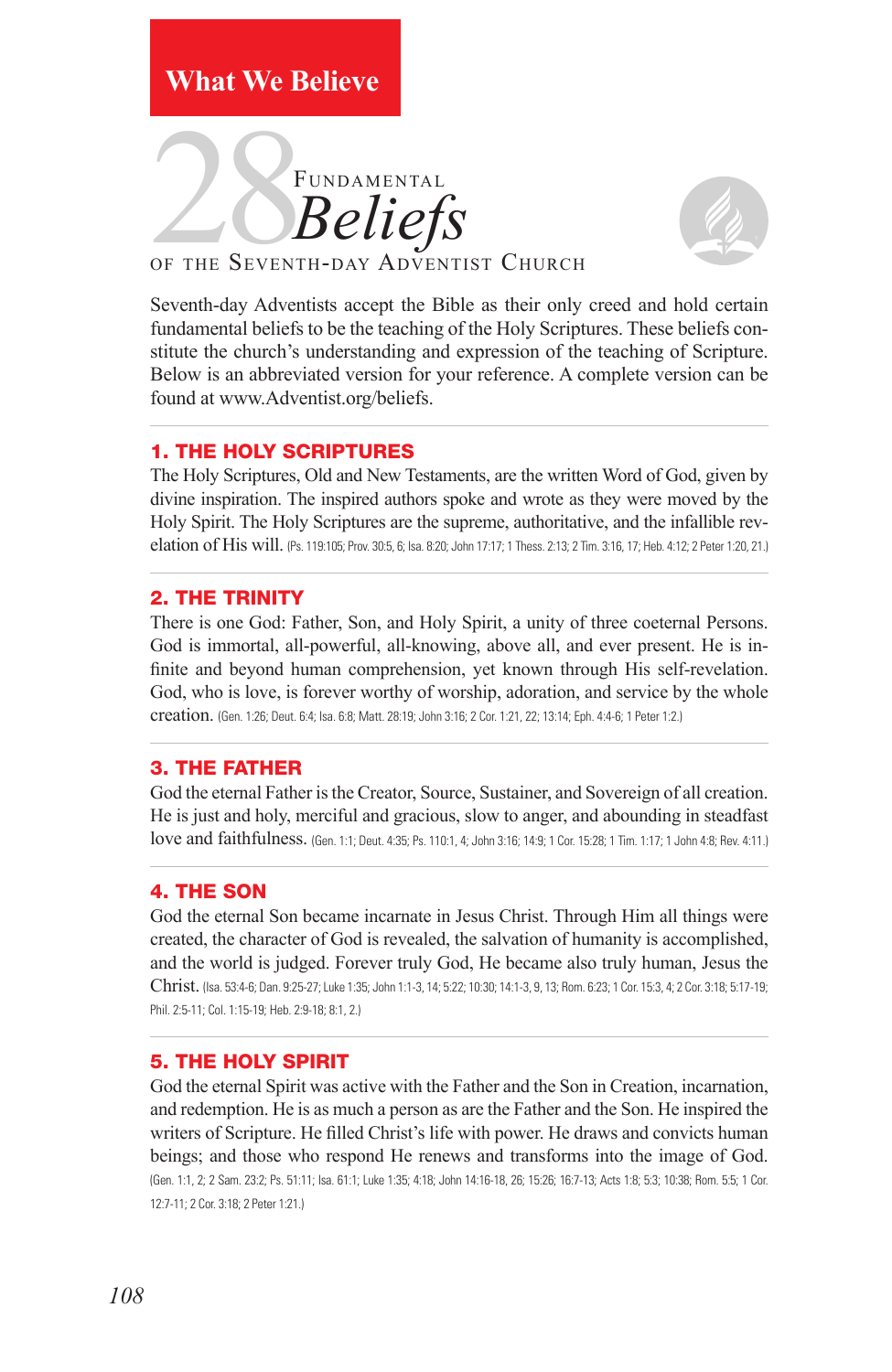#### 6. CREATION

God has revealed in Scripture the authentic and historical account of His creative activity. He created the universe, and in a recent and literal six-day creation the Lord made "the heavens and the earth, the sea, and all that is in them" and rested on the seventh day. Thus He established the Sabbath as a perpetual memorial of the work He performed. (Gen. 1-2; 5; 11; Exod. 20:8-11; Ps. 19:1-6; 33:6, 9; 104; Isa. 45:12, 18; Acts 17:24; Col. 1:16; Heb. 1:2; 11:3; Rev. 10:6; 14:7.)

#### 7. THE NATURE OF HUMANITY

Man and woman were made in the image of God with individuality, the power and freedom to think and to do. Though created free beings, each is an indivisible unity of body, mind, and spirit, dependent upon God for life and breath and all else. (Gen. 1:26-28; 2:7, 15; 3; Ps. 8:4-8; 51:5, 10; 58:3; Jer. 17:9; Acts 17:24-28; Rom. 5:12-17; 2 Cor. 5:19, 20; Eph. 2:3; 1 Thess. 5:23; 1 John 3:4; 4:7, 8, 11, 20.)

#### 8. THE GREAT CONTROVERSY

All humanity is now involved in a great controversy between Christ and Satan regarding the character of God, His law, and His sovereignty over the universe. This conflict originated in heaven when a created being, endowed with freedom of choice, in self-exaltation became Satan, God's adversary, and led into rebellion a portion of the angels. (Gen. 3; 6-8; Job 1:6-12; Isa. 14:12-14; Ezek. 28:12-18; Rom. 1:19-32; 3:4; 5:12-21; 8:19-22; 1 Cor. 4:9; Heb. 1:14; 1 Peter 5:8; 2 Peter 3:6; Rev. 12:4-9.)

#### 9. THE LIFE, DEATH, AND RESURRECTION OF CHRIST

In Christ's life of perfect obedience to God's will, His suffering, death, and resurrection, God provided the only means of atonement for human sin, so that those who by faith accept this atonement may have eternal life, and the whole creation may better understand the infinite and holy love of the Creator. (Gen. 3:15; Ps. 22:1; Isa. 53; John 3:16; 14:30; Rom. 1:4; 3:25; 4:25; 8:3, 4; 1 Cor. 15:3, 4, 20-22; 2 Cor. 5:14, 15, 19-21; Phil. 2:6-11; Col. 2:15; 1 Peter 2:21, 22; 1 John 2:2; 4:10.)

#### 10. THE EXPERIENCE OF SALVATION

In infinite love and mercy God made Christ, who knew no sin, to be sin for us, so that in Him we might be made the righteousness of God. Led by the Holy Spirit we sense our need, acknowledge our sinfulness, repent of our transgressions, and exercise faith in Jesus as Saviour and Lord, Substitute and Example. (Gen. 3:15; Isa. 45:22; 53; Jer. 31:31-34; Ezek. 33:11; 36:25-27; Hab. 2:4; Mark 9:23, 24; John 3:3-8, 16; 16:8; Rom. 3:21-26; 8:1-4, 14-17; 5:6-10; 10:17; 12:2; 2 Cor. 5:17-21; Gal. 1:4; 3:13, 14, 26; 4:4-7; Eph. 2:4-10; Col. 1:13, 14; Titus 3:3-7; Heb. 8:7-12; 1 Peter 1:23; 2:21, 22; 2 Peter 1:3, 4; Rev. 13:8.)

#### 11. GROWING IN CHRIST

By His death on the cross Jesus triumphed over the forces of evil. He who subjugated the demonic spirits during His earthly ministry has broken their power and made certain their ultimate doom. Jesus' victory gives us victory over the evil forces that still seek to control us, as we walk with Him in peace, joy, and assurance of His love. (1 Chron. 29:11; Ps. 1:1, 2; 23:4; 77:11, 12; Matt. 20:25-28; 25:31-46; Luke 10:17-20; John 20:21; Rom. 8:38, 39; 2 Cor. 3:17, 18; Gal. 5:22-25; Eph. 5:19, 20; 6:12-18; Phil. 3:7-14; Col. 1:13, 14; 2:6, 14, 15; 1 Thess. 5:16-18, 23; Heb. 10:25; James 1:27; 2 Peter 2:9; 3:18; 1 John 4:4.)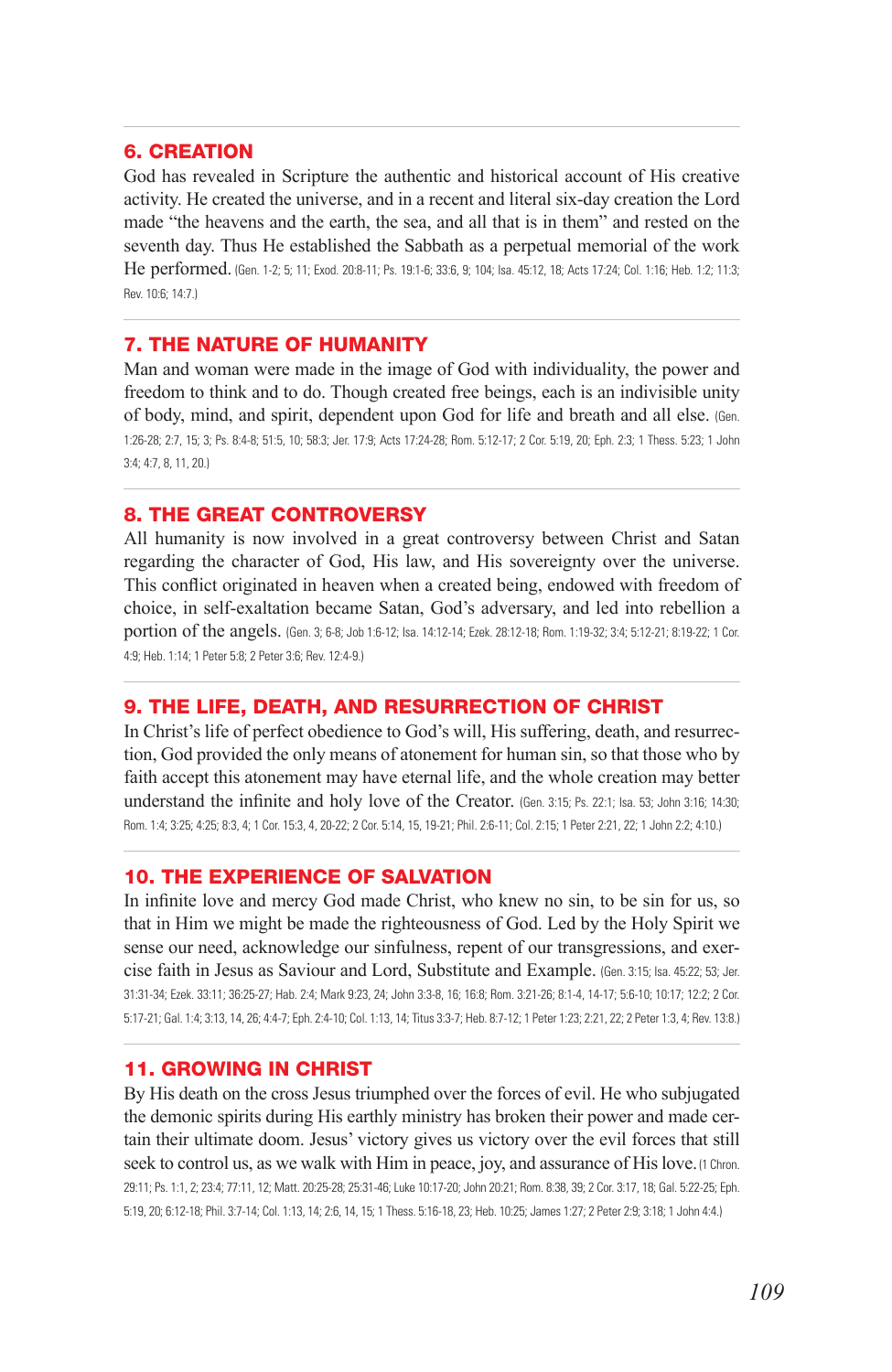#### 12. THE CHURCH

The church is the community of believers who confess Jesus Christ as Lord and Saviour. In continuity with the people of God in Old Testament times, we are called out from the world; and we join together for worship, for fellowship, for instruction in the Word, for the celebration of the Lord's Supper, for service to humanity, and for the worldwide proclamation of the gospel. (Gen. 12:1-3; Exod. 19:3-7; Matt. 16:13-20; 18:18; 28:19, 20; Acts 2:38-42; 7:38; 1 Cor. 1:2; Eph. 1:22, 23; 2:19-22; 3:8-11; 5:23-27; Col. 1:17, 18; 1 Peter 2:9.)

#### 13. THE REMNANT AND ITS MISSION

The universal church is composed of all who truly believe in Christ, but in the last days, a time of widespread apostasy, a remnant has been called out to keep the commandments of God and the faith of Jesus. This remnant announces the arrival of the judgment hour, proclaims salvation through Christ, and heralds the approach of His second advent. (Dan. 7:9-14; Isa. 1:9; 11:11; Jer. 23:3; Mic. 2:12; 2 Cor. 5:10; 1 Peter 1:16-19; 4:17; 2 Peter 3:10-14; Jude 3, 14; Rev. 12:17; 14:6-12; 18:1-4.)

#### 14. UNITY IN THE BODY OF CHRIST

The church is one body with many members, called from every nation, kindred, tongue, and people. In Christ we are a new creation; distinctions of race, culture, learning, and nationality, and differences between high and low, rich and poor, male and female, must not be divisive among us. (Ps. 133:1; Matt. 28:19, 20; John 17:20-23; Acts 17:26, 27; Rom. 12:4, 5; 1 Cor. 12:12-14; 2 Cor. 5:16, 17; Gal. 3:27-29; Eph. 2:13-16; 4:3-6, 11-16; Col. 3:10-15.)

#### 15. BAPTISM

By baptism we confess our faith in the death and resurrection of Jesus Christ, and testify of our death to sin and of our purpose to walk in newness of life. Thus we acknowledge Christ as Lord and Saviour, become His people, and are received as members by His church. (Matt. 28:19, 20; Acts 2:38; 16:30-33; 22:16; Rom. 6:1-6; Gal. 3:27; Col. 2:12, 13.)

#### 16. THE LORD'S SUPPER

The Lord's Supper is a participation in the emblems of the body and blood of Jesus as an expression of faith in Him, our Lord and Saviour. The communion service is open to all believing Christians. (Matt. 26:17-30; John 6:48-63; 13:1-17; 1 Cor. 10:16, 17; 11:23-30; Rev. 3:20.)

#### 17. SPIRITUAL GIFTS AND MINISTRIES

God bestows upon all members of His church in every age spiritual gifts that each member is to employ in loving ministry for the common good of the church and of humanity. According to the Scriptures, these gifts include such ministries as faith, healing, prophecy, proclamation, teaching, administration, reconciliation, compassion, and self-sacrificing service and charity for the help and encouragement of people. (Acts 6:1-7; Rom. 12:4-8; 1 Cor. 12:7-11, 27, 28; Eph. 4:8, 11-16; 1 Tim. 3:1-13; 1 Peter 4:10, 11.)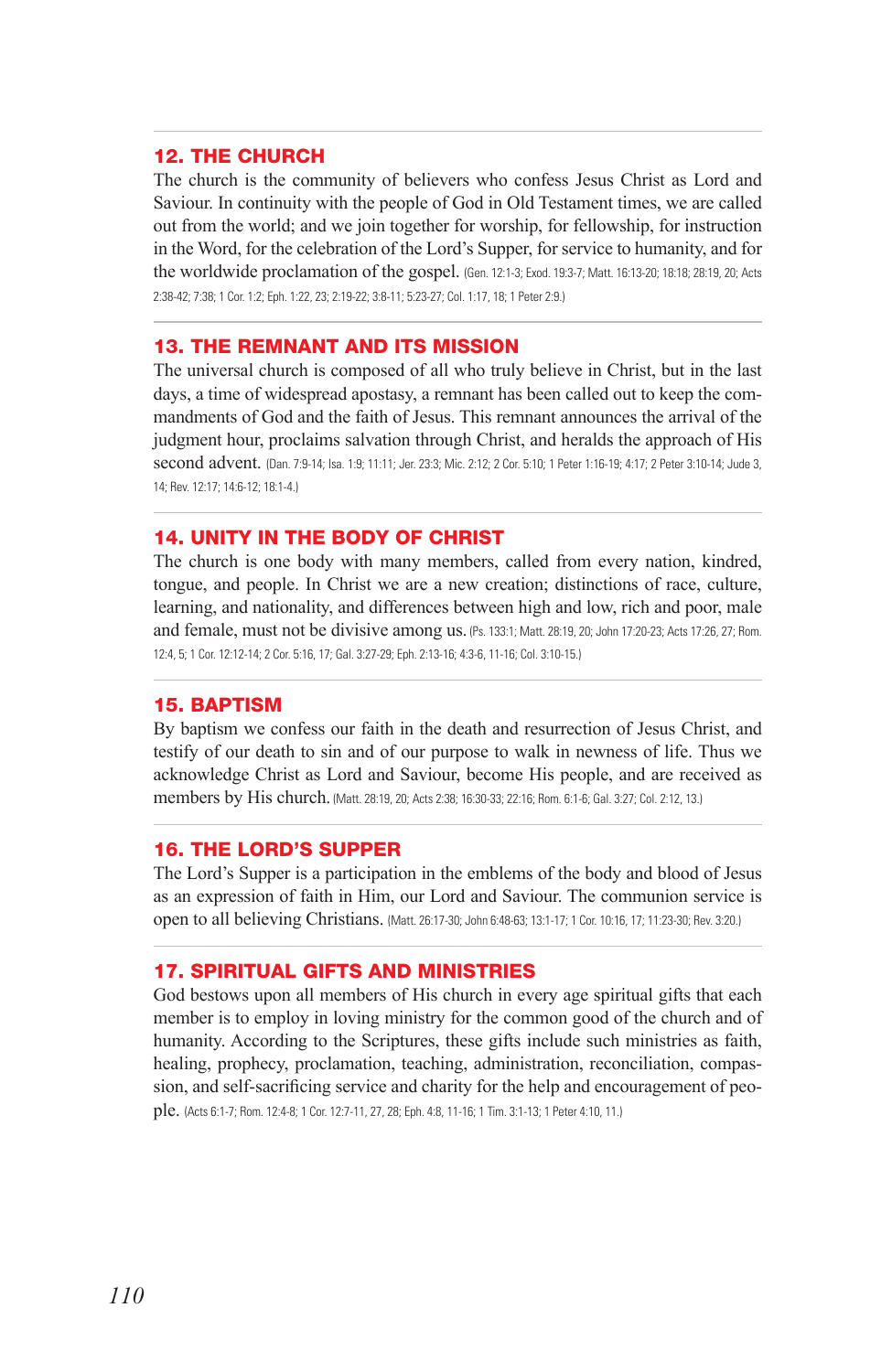#### 18. THE GIFT OF PROPHECY

The Scriptures testify that one of the gifts of the Holy Spirit is prophecy. This gift is an identifying mark of the remnant church, and we believe it was manifested in the ministry of Ellen G. White. Her writings speak with prophetic authority and . . . make clear that the Bible is the standard by which all teaching and experience must be tested. (Num. 12:6; 2 Chron. 20:20; Amos 3:7; Joel 2:28, 29; Acts 2:14-21; 2 Tim. 3:16, 17; Heb. 1:1-3; Rev. 12:17; 19:10; 22:8, 9.)

#### **19.** THE LAW OF GOD

The great principles of God's law are embodied in the Ten Commandments and exemplified in the life of Christ. They express God's love, will, and purposes concerning human conduct and relationships and are binding upon all people in every age. These precepts are the basis of God's covenant with His people and the standard in God's judgment. (Exod. 20:1-17; Deut. 28:1-14; Ps. 19:7-14; 40:7, 8; Matt. 5:17-20; 22:36-40; John 14:15; 15:7-10; Rom. 8:3, 4; Eph. 2:8-10; Heb. 8:8-10; 1 John 2:3; 5:3; Rev. 12:17; 14:12.)

#### **20.** THE SABBATH

The gracious Creator, after the six days of Creation, rested on the seventh day and instituted the Sabbath for all people as a memorial of Creation. The fourth commandment of God's unchangeable law requires the observance of this seventh-day Sabbath as the day of rest, worship, and ministry in harmony with the teaching and practice of Jesus, the Lord of the Sabbath. (Gen. 2:1-3; Exod. 20:8-11; 31:13-17; Lev. 23:32; Deut. 5:12-15; Isa. 56:5, 6; 58:13, 14; Ezek. 20:12, 20; Matt. 12:1-12; Mark 1:32; Luke 4:16; Heb. 4:1-11.)

#### **21.** STEWARDSHIP

We are God's stewards, entrusted by Him with time and opportunities, abilities and possessions, and the blessings of the earth and its resources. We are responsible to Him for their proper use. We acknowledge God's ownership by faithful service to Him and our fellow human beings, and by returning tithe and giving offerings for the proclamation of His gospel and the support and growth of His church. (Gen. 1:26-28; 2:15; 1 Chron. 29:14; Haggai 1:3-11; Mal. 3:8-12; Matt. 23:23; Rom. 15:26, 27; 1 Cor. 9:9-14; 2 Cor. 8:1-15; 9:7.)

#### **22.** CHRISTIAN BEHAVIOR

We are called to be a godly people who think, feel, and act in harmony with biblical principles in all aspects of personal and social life. For the Spirit to re-create in us the character of our Lord we involve ourselves only in those things that will produce Christlike purity, health, and joy in our lives. (Gen. 7:2; Exod. 20:15; Lev. 11:1-47; Ps. 106:3; Rom. 12:1, 2; 1 Cor. 6:19, 20; 10:31; 2 Cor. 6:14-7:1; 10:5; Eph. 5:1-21; Phil. 2:4; 4:8; 1 Tim. 2:9, 10; Titus 2:11, 12; 1 Peter 3:1-4; 1 John 2:6; 3 John 2.)

#### **23.** MARRIAGE AND THE FAMILY

Marriage was divinely established in Eden and affirmed by Jesus to be a lifelong union between a man and a woman in loving companionship. For the Christian a marriage commitment is to God as well as to the spouse, and should be entered into only between a man and a woman who share a common faith. (Gen. 2:18-25; Exod. 20:12; Deut. 6:5-9; Prov. 22:6; Mal. 4:5, 6; Matt. 5:31, 32; 19:3-9, 12; Mark 10:11, 12; John 2:1-11; 1 Cor. 7:7, 10, 11; 2 Cor. 6:14; Eph. 5:21-33; 6:1-4.)